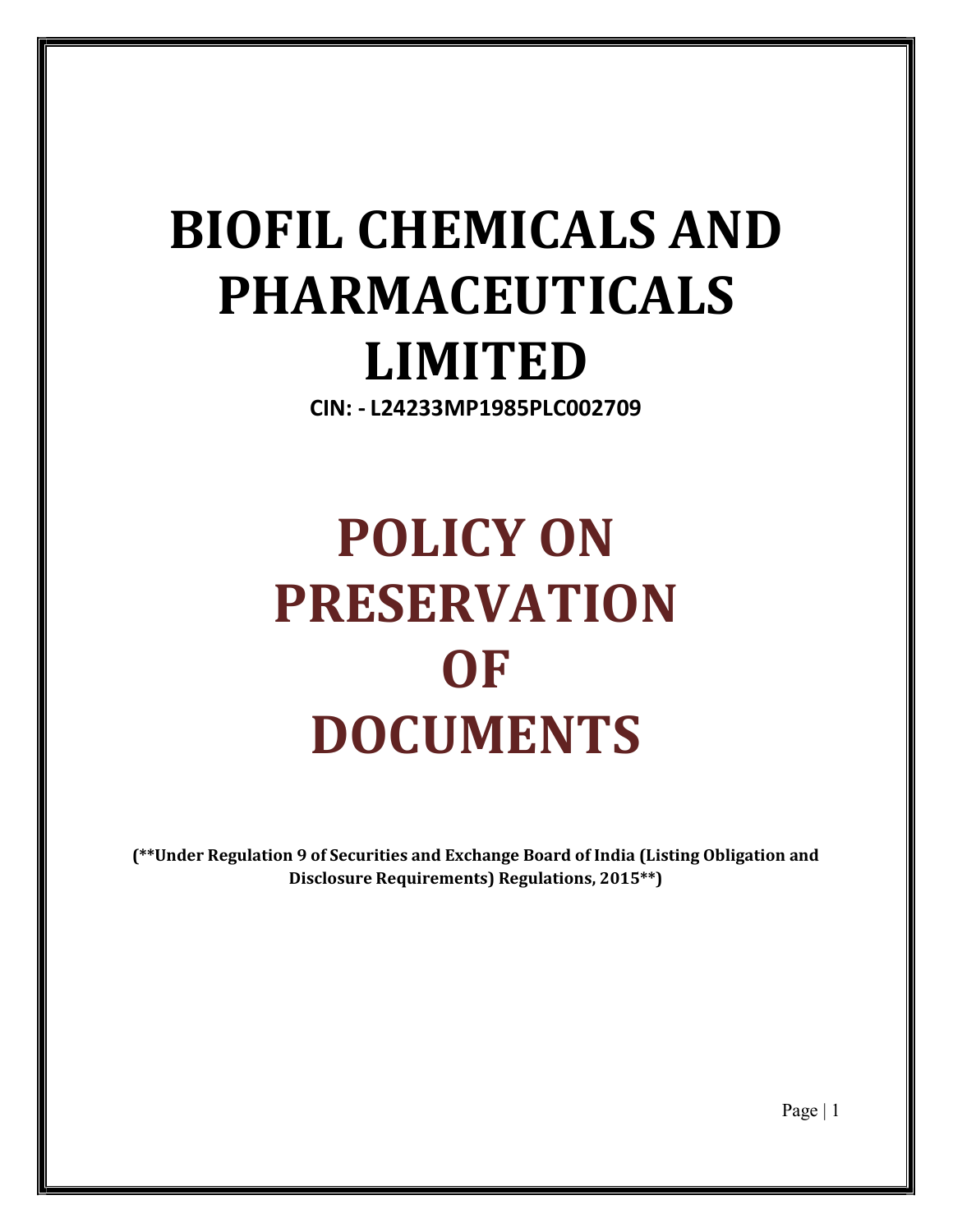### BIOFIL CHEMICALS AND PHARMACEUTICALS LIMITED

## POLICY ON PRESERVATION OF

### **DOCUMENTS**

| <b>CLAUSE</b>  | <b>CONTENT</b>                                                                                                                                                                                           | PAGE NO.       |
|----------------|----------------------------------------------------------------------------------------------------------------------------------------------------------------------------------------------------------|----------------|
| 1.             | Preamble                                                                                                                                                                                                 | $\overline{3}$ |
| 2.             | Legal Framework                                                                                                                                                                                          | $\overline{3}$ |
| 3.             | <b>Effective Date</b>                                                                                                                                                                                    | 3              |
| 4.             | Scope                                                                                                                                                                                                    | $\overline{4}$ |
| 5.             | <b>Definitions</b>                                                                                                                                                                                       | $\overline{4}$ |
| 6.             | Objective<br>A. Documents whose preservation shall be<br>permanent in nature<br>B. Documents with preservation period shall be<br>less than eight years after completion of the<br>relevant transaction. | $\overline{4}$ |
| 7 <sub>1</sub> | Maintenance of Documents                                                                                                                                                                                 | 5              |
| 8.             | Roles and Responsibilities                                                                                                                                                                               | 5              |
| 9.             | <b>Destruction of Documents</b>                                                                                                                                                                          | $\overline{5}$ |
| 10.            | Amendments                                                                                                                                                                                               | 5              |
|                | Annexure                                                                                                                                                                                                 | 5              |

NOTE: Throughout the Policy on Preservation of Documents, the term "Company" refers to Biofil Chemicals and Pharmaceuticals Limited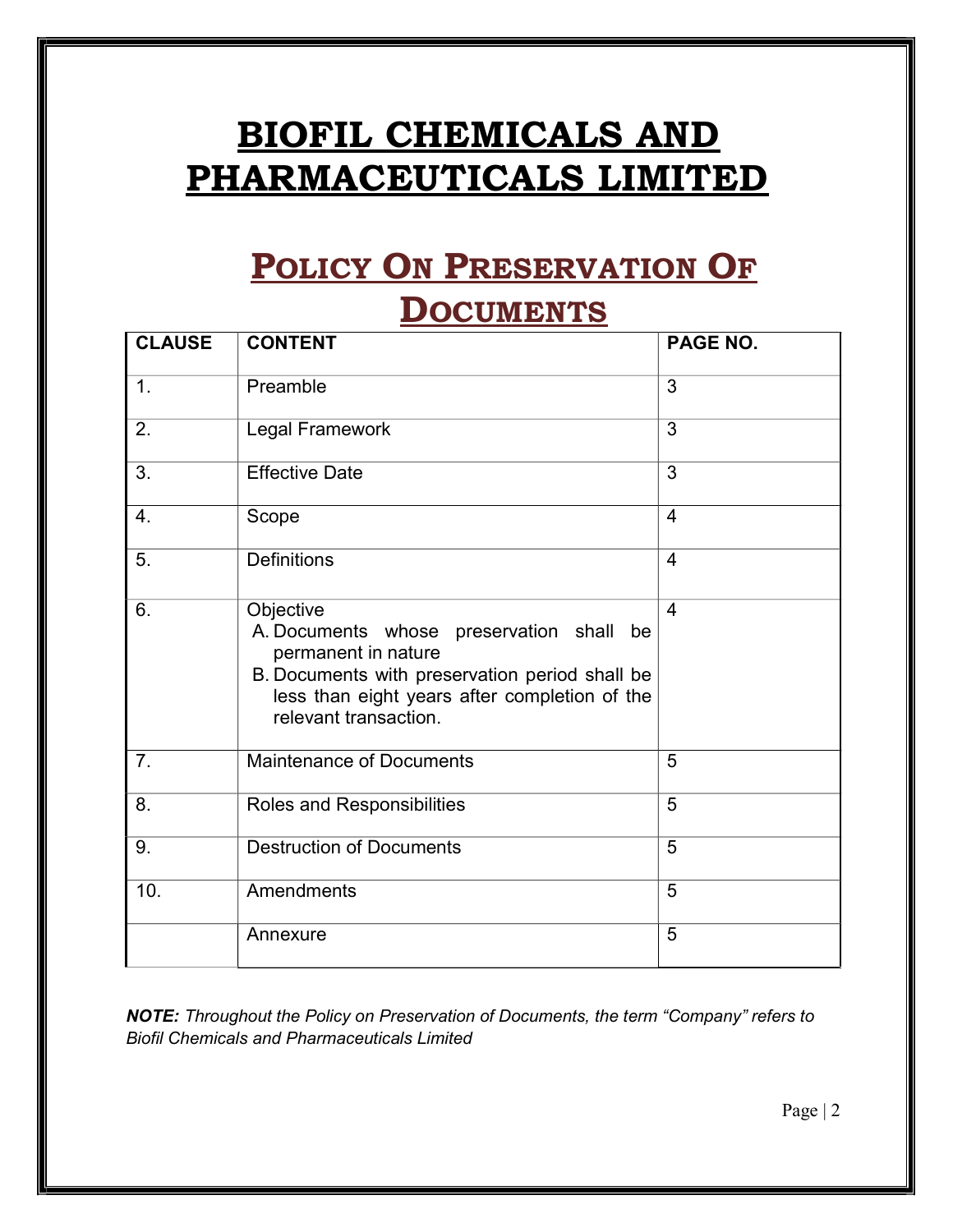### POLICY ON PRESERVATION OF DOCUMENTS

#### 1. PREAMBLE

This policy attempts to preserve and maintain documents of the Company. During the course of business, the Company generates several documents either in physical or in electronic mode. Most of the documents are useful for a short span of time and are kept for a definite period, but some documents may be required to be maintained permanently during the lifetime of the organization. In order to preserve such documents, the Company needs to implement a well-considered, welldocumented plan to ensure that they remain in good condition over a period of time.

#### 2. LEGAL FRAMEWORK

Securities and Exchange Board of India (Listing Obligations and Disclosure Requirements) Regulations, 2015 ("Listing Regulations") imposed certain obligations and disclosure requirements on all listed entities, of which one of the common obligations for all listed entities is to formulate and put in place a policy for preservation of documents.

The Board of Directors of Biofil Chemicals and Pharmaceuticals Limited ("the Company") is required to formulate a policy for "Preservation of Documents" to comply with the requirements of Regulation 9 of the Listing Regulations.

#### 3. EFFECTIVE DATE

This Policy is effective from 13<sup>th</sup> February, 2016.

#### 4. SCOPE

This policy is applicable to all departments of the Company. It ensures that the Company maintains both electronic and physical documents as per various statutory requirements and is subject to the same degree of confidentiality and care.

#### 5. DEFINITIONS

"Company" shall mean "Biofil Chemicals And Pharmaceuticals Limited".

"Board of Directors" or "Board" shall mean the Board of Directors of Biofil Chemicals and Pharmaceuticals Limited, as constituted from time to time.

"Documents" shall mean all papers, records, files, books, tapes, electronic storage devices including data in computer systems, created or retrieved and maintained by the Company or person pursuant to the transactions of the business or the conduct of affairs and kept as evidence of such activity and the like, as required to be maintained under any law or regulation for the time being in force.

"Preservation" is maintenance of documents, files and record in usable form.

"Document keeping" means making and maintaining complete, accurate and reliable evidence of business transactions in the form of recorded information.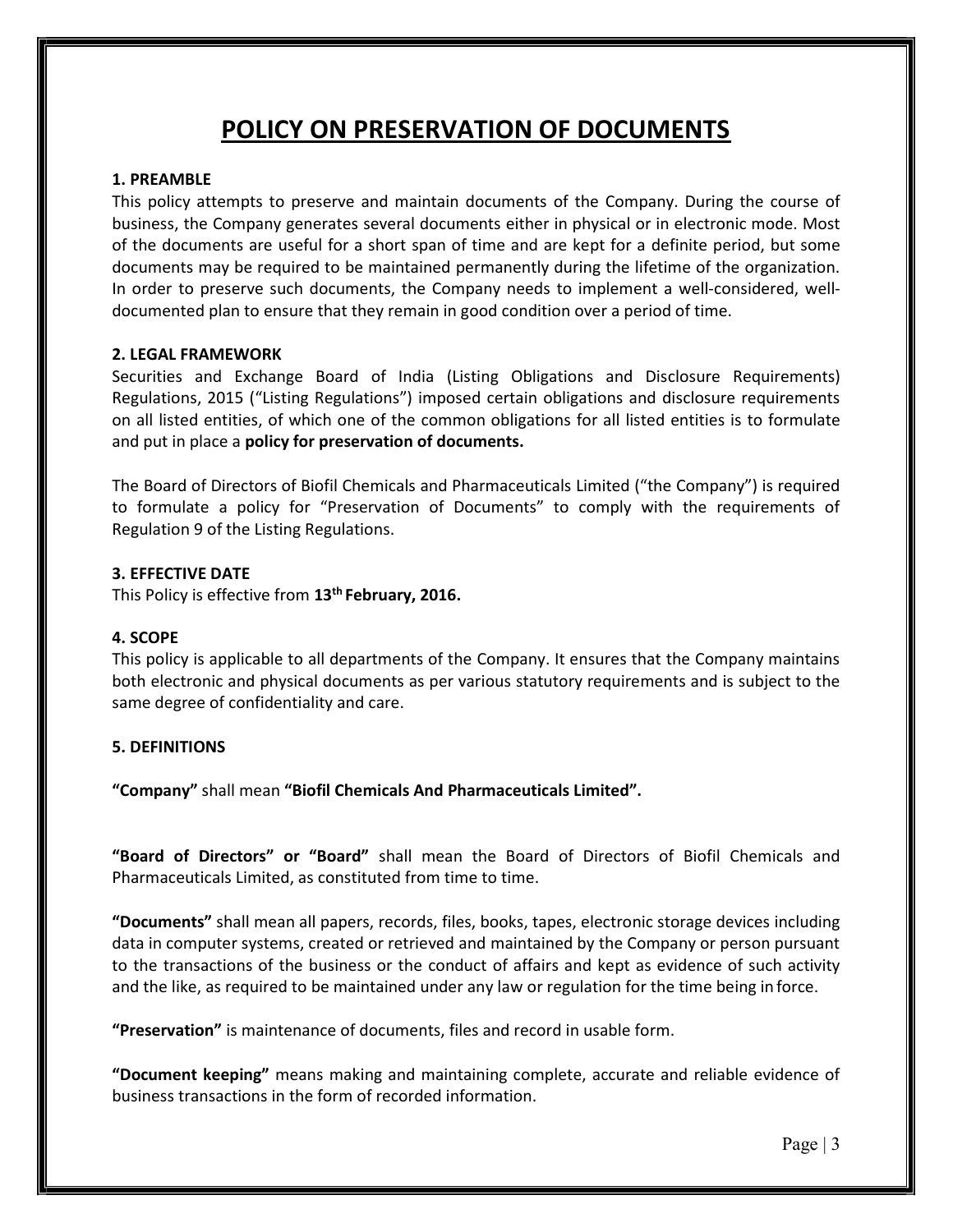"Policy" means policy on Preservation of documents.

"Listing Regulations" or "SEBI (LODR) Regulations, 2015" shall mean Securities and Exchange Board of India (Listing Obligations and Disclosure Requirements) Regulations, 2015.

#### 6. OBJECTIVE

The purpose of this policy is to establish the framework needed for effective management of the documents and set principles for Company's approach to preserve them. A good document preservation program is fundamental to the Company's commitment to administrative efficiency, transparency and accountability.

This policy sets the standards for managing, storing and preservation of documents of the Company broadly classified in the following two categories:

#### A. DOCUMENTS WHOSE PRESERVATION SHALL BE PERMANENT IN NATURE:

The documents of a permanent nature (listed in **Annexure 1**) shall be maintained and preserved permanently by the Company subject to the modifications, amendments, additions, deletions or any changes made therein from time to time.

Provided that all such modifications, amendments, additions, deletions in the documents shall also be preserved permanently by the Company

#### B. DOCUMENTS WITH PRESERVATION PERIOD OF NOT LESS THAN EIGHT YEARS AFTER COMPLETION OF THE RELEVANT TRANSACTION:

The documents to be maintained and preserved for a specified time period after completion of the relevant transactions (listed in Annexure-2) shall be preserved by the Company for the term not less than eight years after completion of the relevant transactions subject to the modifications, amendments, additions, deletions or any changes made therein from time to time.

Provided that all such modifications, amendments, additions or deletions in the documents shall also be preserved for a term not less than eight years

Provided further that the Company may keep the documents as specified above in an electronic mode

#### 7. MAINTAINENCE OF DOCUMENTS

Every member of the Company is responsible for making and keeping the documents as may be necessary to fully and accurately record the functions, activities, transactions and affairs of the Company. They must handle the documents sensibly and with care and preserve them to avoid any damage before its prescribed time limit.

#### 8. ROLES & RESPONSIBILITIES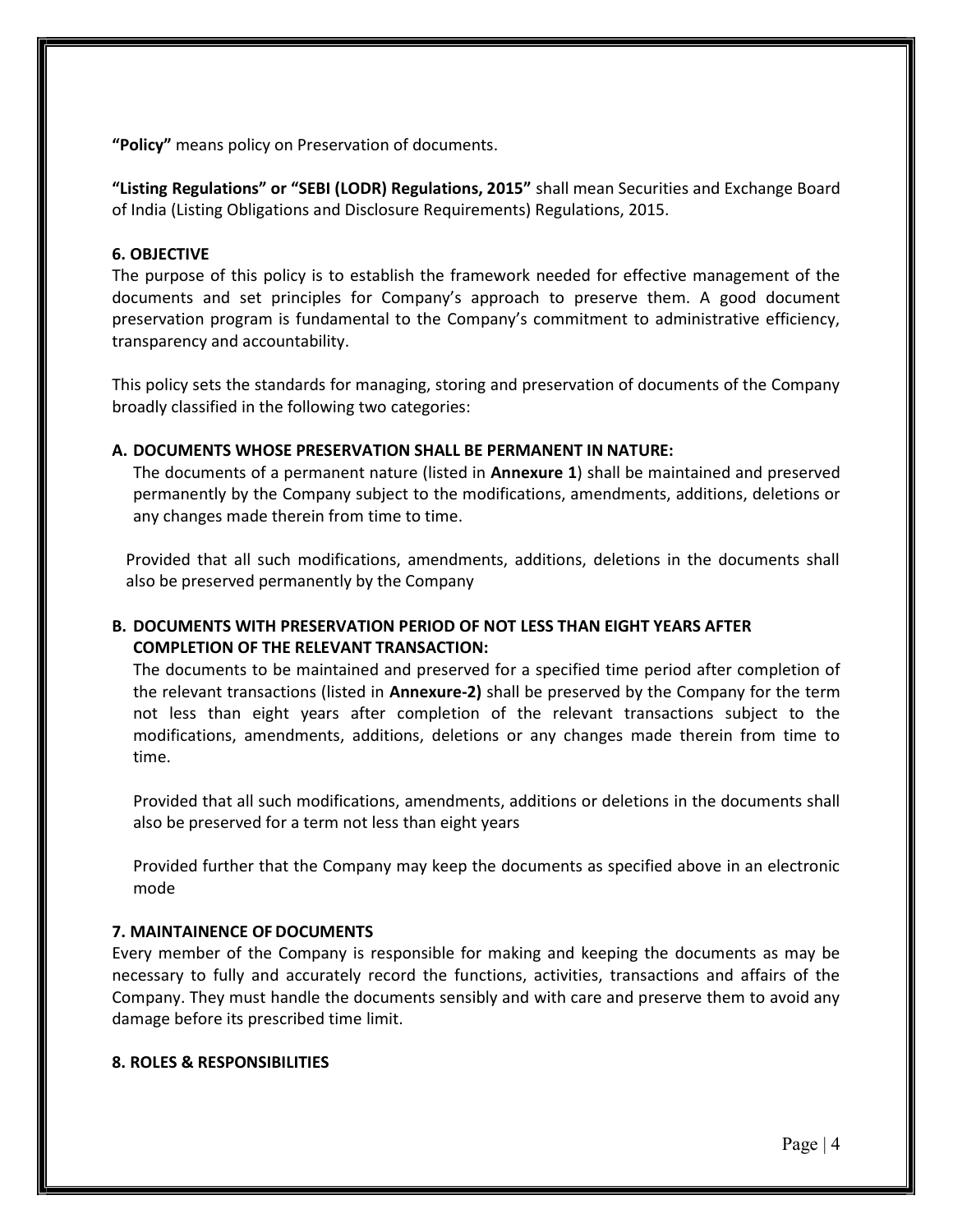The respective Departmental Heads of the Company shall be responsible for maintenance, preservation and destroying of documents in respect of the areas of operations falling under the charge of each of them, in terms of this policy.

#### 9. DESTRUCTION OF DOCUMENTS

After the expiry of the statutory retention period, the preserved documents may be destroyed in such mode under any instructions approved by the Department Head(s). Destruction of documents as a normal administrative practice will also be followed for the records which are duplicate/unimportant/irrelevant.

The Company shall maintain a register wherein it shall enter brief particulars of the documents destroyed and all entries made therein shall be authenticated by the Department Head for the purpose. Inspection of this register is restricted.

This applies to both Physical and Electronic Documents.

#### 10. AMENDMENTS

The Board may subject to the applicable laws amend any clause(s) or substitute any of the clause(s) with the new clause(s) or replace this policy entirely with a new policy. However, no such amendment or modification shall be inconsistent with the applicable provisions of any law for the time being in force.

| Documents whose preservation shall be permanent in nature |                                                                              |  |  |
|-----------------------------------------------------------|------------------------------------------------------------------------------|--|--|
| S. No.                                                    | <b>Nature of Documents</b>                                                   |  |  |
| 01                                                        | Certificate of incorporation                                                 |  |  |
| 02                                                        | Certificate of change of name (if any)                                       |  |  |
| 03                                                        | Audited financial statements/ duly signed Annual Report                      |  |  |
| 04                                                        | Minutes of General Meeting, Board and Committee Meetings                     |  |  |
| 05                                                        | Statutory Registers required under applicable laws                           |  |  |
| 06                                                        | Memorandum and Articles of Association of the Company as amended             |  |  |
|                                                           | from time to time                                                            |  |  |
| 07                                                        | Consent and Resignation Letters received from the Directors and KMPs         |  |  |
| 08                                                        | Disclosure made under SEBI Insider and Takeover Regulations and the          |  |  |
|                                                           | SEBI (LODR) Regulations, 2015 to the Stock Exchange from time to time        |  |  |
| 09                                                        | Agreement with the Share Transfer Agent, Depository etc.                     |  |  |
| 10                                                        | Letter of offer related to public issue, right issue, further issue, buyback |  |  |
|                                                           | etc                                                                          |  |  |
| 11                                                        | Central Government approvals received, if any                                |  |  |
| 12                                                        | Material agreements & contracts, if any                                      |  |  |
| 13                                                        | Orders issued by Courts/Statutory bodies                                     |  |  |
| 14                                                        | Any other document as may be required to maintain permanently in             |  |  |
|                                                           | terms of applicable law(s), maintained and preserved or as may be            |  |  |

#### ANNEXURE I